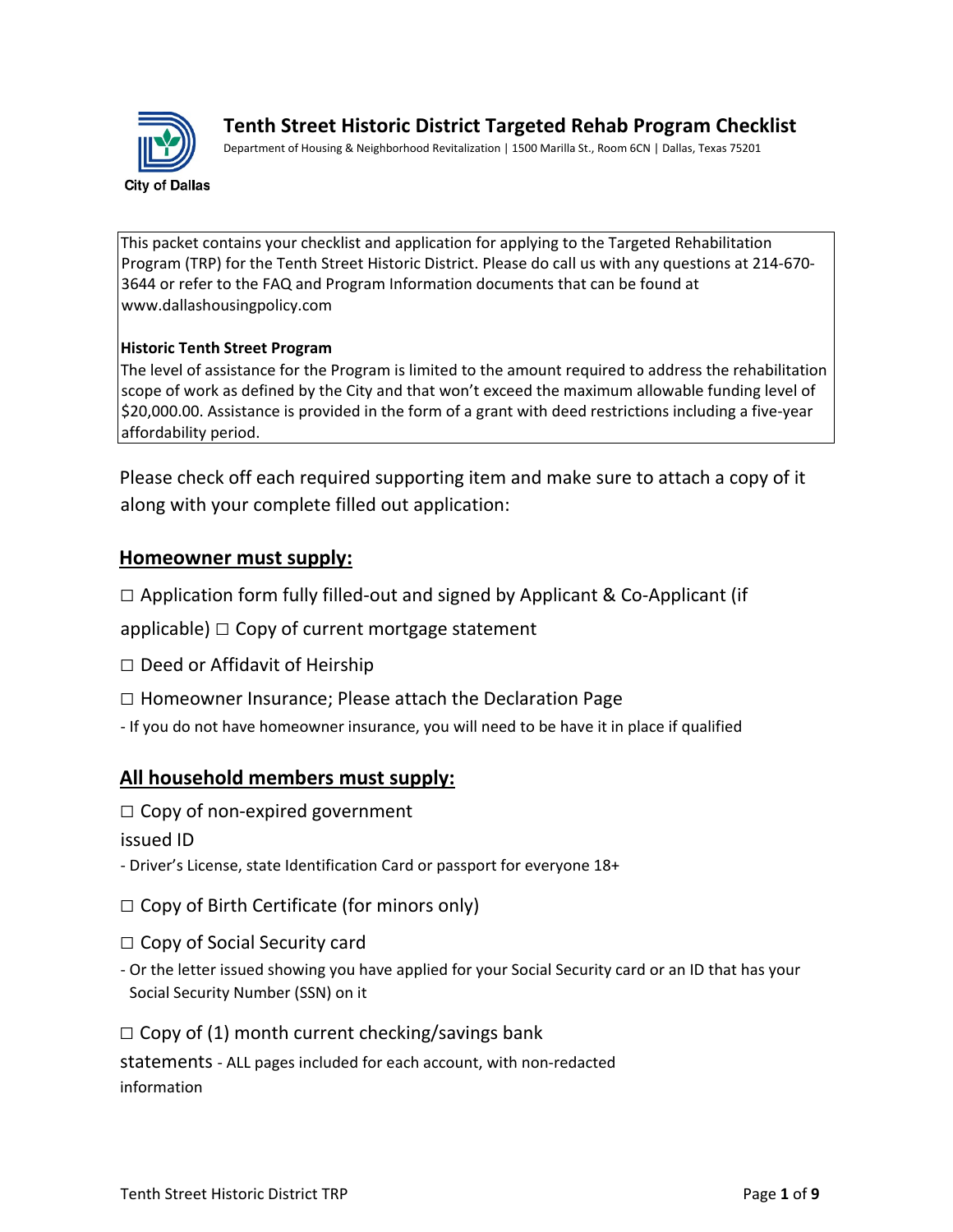## **Income Supporting Information (Submit all that apply):**

 $\Box$  Copy of (1) month of most recent paycheck stubs (**Monthly**) One pay stub (**Bi-weekly/Semi Monthly**) 2 paystubs (**Weekly**) 4 pay stubs  $\Box$  Copy of most recent (2) two years of federal tax returns -Signed; for **SELF-EMPLOYED ONLY**  $\Box$  Copy of current pension letter/annuity letter -Must have current calendar year listed  $\Box$  Copy of Social Security/Supplemental Security Award Letter -For current calendar year  $\Box$  Copy of Unemployment Statement of Wages & Potential Benefit from TWC -For current calendar year  $\Box$  Court ordered child support statement **Additional Supporting Items:**  $\Box$  Copy of divorce decree (if applicable) -ALL pages included

 $\Box$  Copy of death certificate (if applicable)

 $\Box$  Copy of school registration

-For children attending college & who reside in the home when not at school

*I/We certify that I have provided all the required documentation on or before 01/08/21 and that an incomplete application may not be processed.* 

\_\_\_\_\_\_\_\_\_\_\_\_\_\_\_\_\_\_\_\_\_\_\_\_\_\_\_\_\_\_\_\_\_\_\_\_\_\_\_\_\_\_\_\_\_\_\_\_\_\_\_\_\_\_\_\_\_\_ \_\_\_\_\_\_\_\_\_\_\_\_\_\_\_\_\_\_\_\_\_\_\_\_

Primary Applicant Signature **Date** Date Date

Co-Applicant Signature Date Date Date Date Date Date Date

\_\_\_\_\_\_\_\_\_\_\_\_\_\_\_\_\_\_\_\_\_\_\_\_\_\_\_\_\_\_\_\_\_\_\_\_\_\_\_\_\_\_\_\_\_\_\_\_\_\_\_\_\_\_\_\_\_\_ \_\_\_\_\_\_\_\_\_\_\_\_\_\_\_\_\_\_\_\_\_\_\_\_

Drop off Date: before Friday, January 08, 2021, at 5:00pm

## **Application Drop Off Location**

**Eloise Lundy Rec Center:** 1229 Reverend CBT Smith St. Dallas, TX 75203

COMPLETE applications can be DROPPED OFF\* anytime before Friday, January 08, 2021 at 5:00 PM. Please ensure you have attached all required documentation along with your application.

\*Homeowner can send a representative to drop off the application.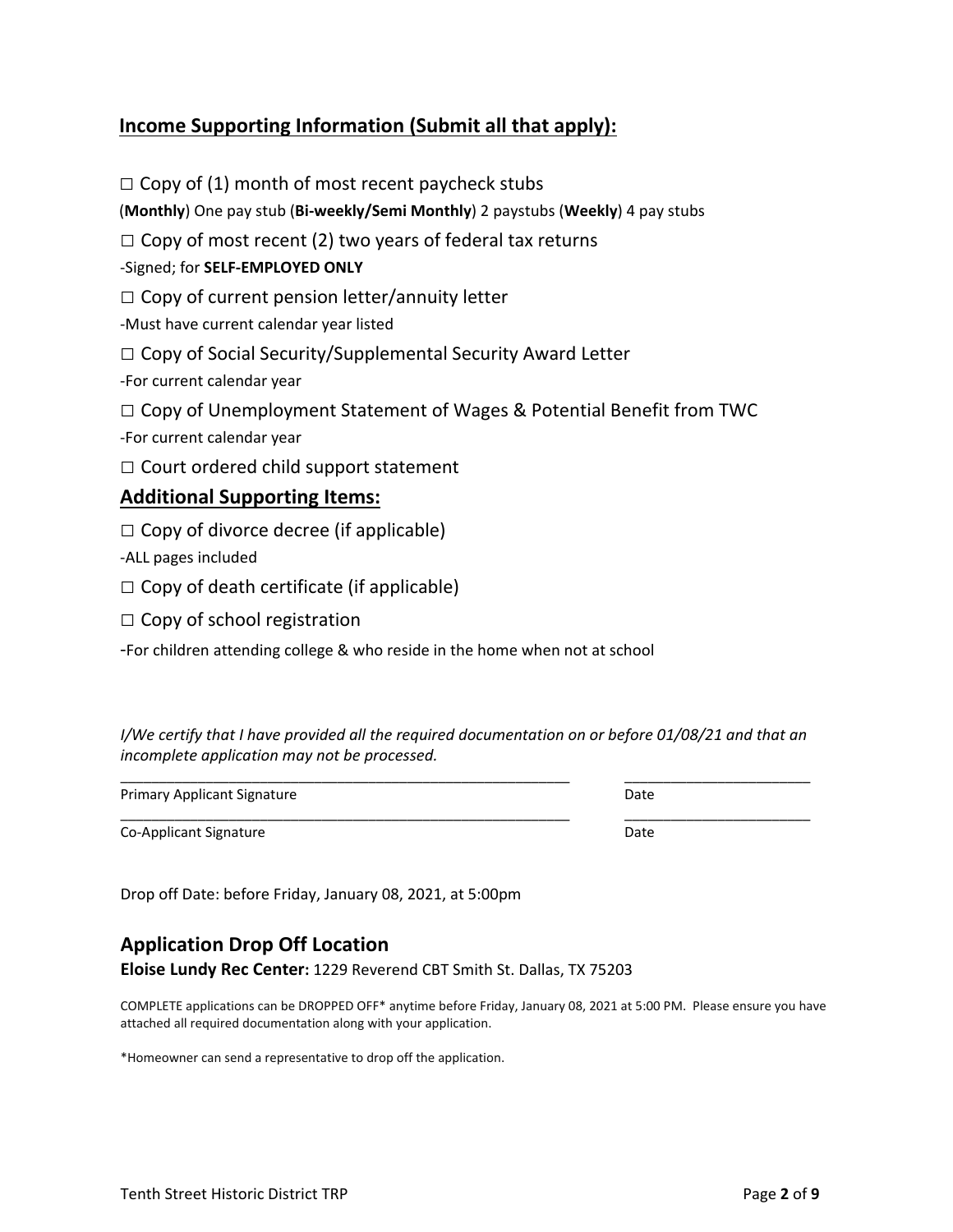

# **Tenth Street Historic District Targeted Rehab Program Application**

Department of Housing & Neighborhood Revitalization | 1500 Marilla St., Room 6CN | Dallas, Texas 75201

The information collected below will be used to determine whether you qualify for housing assistance through the City of Dallas program. Information provided will not be disclosed outside the City of Dallas program without your consent except to your employer for verification of income, employment, and to financial institutions for verification of information, and as required and permitted by law.

| 1. Are you the homeowner and does the property deed reflect that you are?<br>Yes<br>No<br>2. Do you qualify for this program based on your household size and income listed<br>No<br>Yes<br>below.<br><b>Household Size</b><br>$\overline{2}$<br>3<br>5<br>8<br>$\mathbf{1}$<br>4<br>6<br>7 |
|---------------------------------------------------------------------------------------------------------------------------------------------------------------------------------------------------------------------------------------------------------------------------------------------|
|                                                                                                                                                                                                                                                                                             |
|                                                                                                                                                                                                                                                                                             |
|                                                                                                                                                                                                                                                                                             |
|                                                                                                                                                                                                                                                                                             |
| \$48,300<br>\$55,200<br>\$62,100<br>\$68,950<br>74,500<br>80,000<br>85,000<br>\$91,050<br>You earn less than                                                                                                                                                                                |
| 3. Are you current on your mortgage, meaning no more than thirty (30) days past due<br>Yes<br>No                                                                                                                                                                                            |
| including any unpaid fees?                                                                                                                                                                                                                                                                  |
| 4. Have you owned your property for more than six (6) months<br>Yes<br>No                                                                                                                                                                                                                   |
| 5. Do you live in the property as your primary residence?<br>Yes<br>No                                                                                                                                                                                                                      |
| NOTE: If you answered NO to any of the above questions you are not eligible for this program.                                                                                                                                                                                               |
| Any applicant that meets the criteria please complete the remainder of the application.                                                                                                                                                                                                     |
| If you have any questions, please contact us at: 214-670-3644                                                                                                                                                                                                                               |
| <b>B. Contact Information</b>                                                                                                                                                                                                                                                               |
| PRIMARY APPLICANT                                                                                                                                                                                                                                                                           |
| 1. Name (First, Middle, Last)                                                                                                                                                                                                                                                               |
| 2. Birthdate (Month/Day/Year)<br>3. Social Security #                                                                                                                                                                                                                                       |
| 4. Address (Street, City, State, Zip)                                                                                                                                                                                                                                                       |
|                                                                                                                                                                                                                                                                                             |
|                                                                                                                                                                                                                                                                                             |
| Mobile<br>5. Primary Phone<br>Work<br>Home                                                                                                                                                                                                                                                  |
| 6. Secondary Phone<br>Mobile<br>Work<br>Home                                                                                                                                                                                                                                                |
| 7. Email Address                                                                                                                                                                                                                                                                            |
| <b>CO-APPLICANT (If Applicable)</b>                                                                                                                                                                                                                                                         |
| 8. Name (First, Middle, Last)                                                                                                                                                                                                                                                               |
| 9. Birthdate (Month/Day/Year)<br>10. Social Security #                                                                                                                                                                                                                                      |
| 11. Address (Street, City, State, Zip)                                                                                                                                                                                                                                                      |
|                                                                                                                                                                                                                                                                                             |
|                                                                                                                                                                                                                                                                                             |
| Mobile<br>12. Primary Phone<br>Work<br>Home                                                                                                                                                                                                                                                 |
| 13. Secondary Phone<br>Mobile<br>Work<br>Home                                                                                                                                                                                                                                               |
| 14. Email Address                                                                                                                                                                                                                                                                           |
| <b>C. Requested Information</b>                                                                                                                                                                                                                                                             |
| 1. What is the address of the property you would like repaired? (Street, City, State, Zip)                                                                                                                                                                                                  |
|                                                                                                                                                                                                                                                                                             |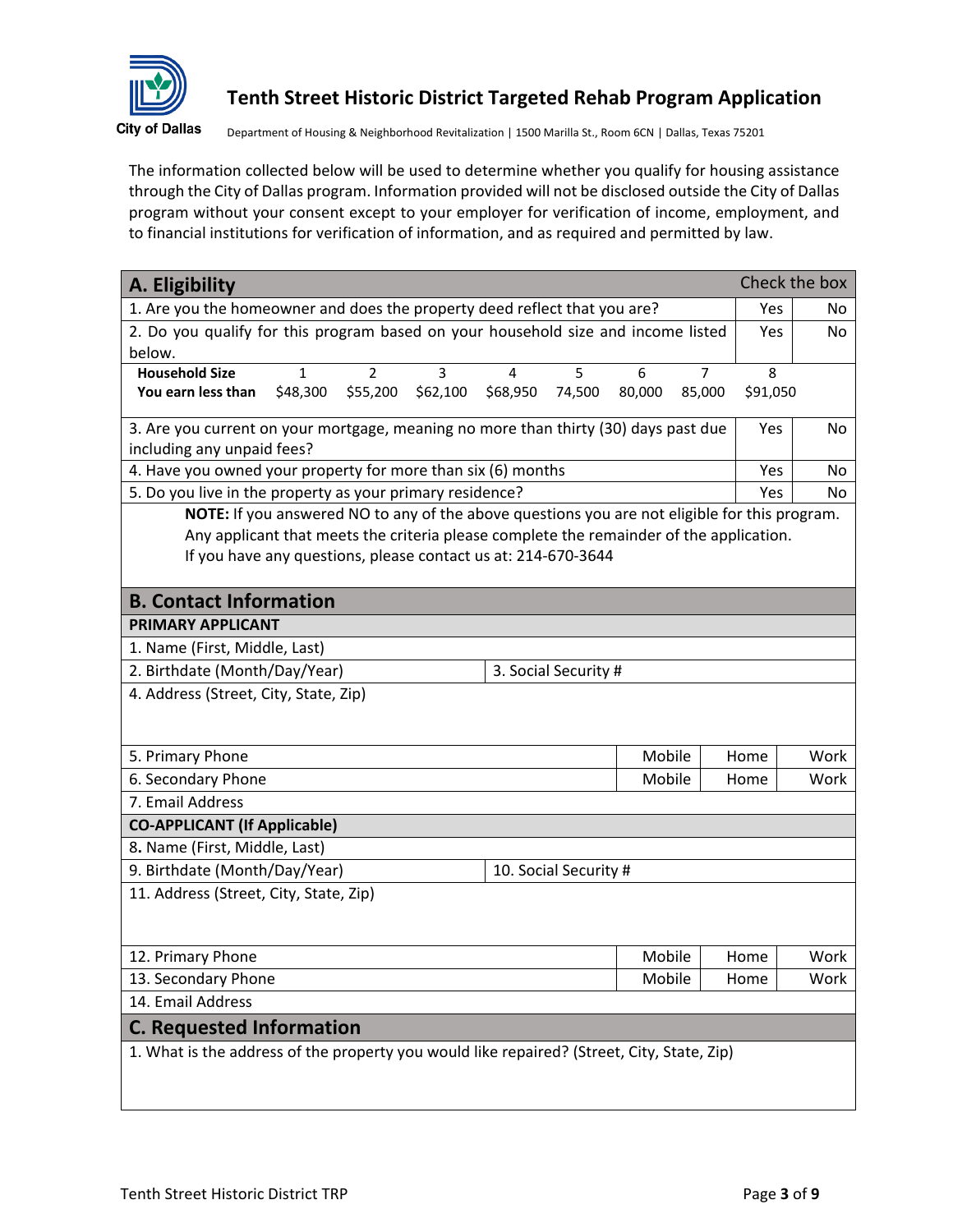| 2. Have you received prior assistance in repairing your home from the City of Dallas?                                      | Yes        | No  |  |  |  |
|----------------------------------------------------------------------------------------------------------------------------|------------|-----|--|--|--|
| If yes, in what year did you receive assistance?                                                                           |            |     |  |  |  |
| 3. Are there currently any unsatisfied judgements against you?                                                             | Yes        | No  |  |  |  |
| 4. Has either the Owner or Co-owner declared bankruptcy in the past two (2) years?                                         | Yes        | No. |  |  |  |
| 5. Was your home built in or before 1978?                                                                                  | Yes        | No  |  |  |  |
| 6. Do you have homeowner's insurance?                                                                                      | Yes        | No  |  |  |  |
| 7. Are there any pregnant women in the household?                                                                          | Yes        | No  |  |  |  |
| 8. Do you have any children under the age of 6 who stay in your home for three hours<br>a day on two separate days a week? | <b>Yes</b> | No  |  |  |  |
| 9. Are you or any member of your family a City of Dallas employee?                                                         | Yes        | No  |  |  |  |
| If yes, please provide the name and position:                                                                              |            |     |  |  |  |
|                                                                                                                            |            |     |  |  |  |
| 10. How did you hear about our program? (Check all that apply)                                                             |            |     |  |  |  |
|                                                                                                                            |            |     |  |  |  |
| City of Dallas<br>Television<br>Mail<br>Newspaper                                                                          |            |     |  |  |  |
| <b>City Council Member</b><br>Word of<br>City<br>Social                                                                    |            |     |  |  |  |
| Website<br>Media<br>Mouth                                                                                                  |            |     |  |  |  |
| Other (Please                                                                                                              |            |     |  |  |  |
| Explain):                                                                                                                  |            |     |  |  |  |
|                                                                                                                            |            |     |  |  |  |
| D. Household<br>List all household members                                                                                 |            |     |  |  |  |
| PRIMARY APPLICANT                                                                                                          |            |     |  |  |  |
| Employer (if applicable)                                                                                                   |            |     |  |  |  |
| <b>Work Start Date</b><br>Work Phone                                                                                       |            |     |  |  |  |
| <b>Demographics</b>                                                                                                        |            |     |  |  |  |
| Gender<br>Female<br>Male<br>Other                                                                                          |            |     |  |  |  |
| <b>Marital Status</b>                                                                                                      |            |     |  |  |  |
|                                                                                                                            |            |     |  |  |  |
| Married<br>___Divorced<br>___Widowed<br>_Separated<br><b>Domestic Partner</b><br>Single                                    |            |     |  |  |  |
| Race (Select all that apply)                                                                                               |            |     |  |  |  |
|                                                                                                                            |            |     |  |  |  |
| American Indian / Alaska Native<br>Black / African American &<br>Asian                                                     |            |     |  |  |  |
| White                                                                                                                      |            |     |  |  |  |
| American Indian / Alaska Native<br>Asian & White<br>Native Hawaiian / Other                                                |            |     |  |  |  |
| & White<br>Pacific Islander                                                                                                |            |     |  |  |  |
| American Indian/ Alaska Native<br>Black / African American<br>White                                                        |            |     |  |  |  |
| & Black / African American                                                                                                 |            |     |  |  |  |
| Are you Hispanic or Latino?                                                                                                | Yes        | No  |  |  |  |
| Are you a veteran?                                                                                                         | Yes        | No  |  |  |  |
| Are you disabled?                                                                                                          | Yes        | No  |  |  |  |
| Are you over 65 years old?                                                                                                 | Yes        | No  |  |  |  |
| Are you a full-time student?                                                                                               | Yes        | No  |  |  |  |
| <b>CO-APPLICANT</b>                                                                                                        |            |     |  |  |  |
| Relationship to Applicant                                                                                                  |            |     |  |  |  |
|                                                                                                                            |            |     |  |  |  |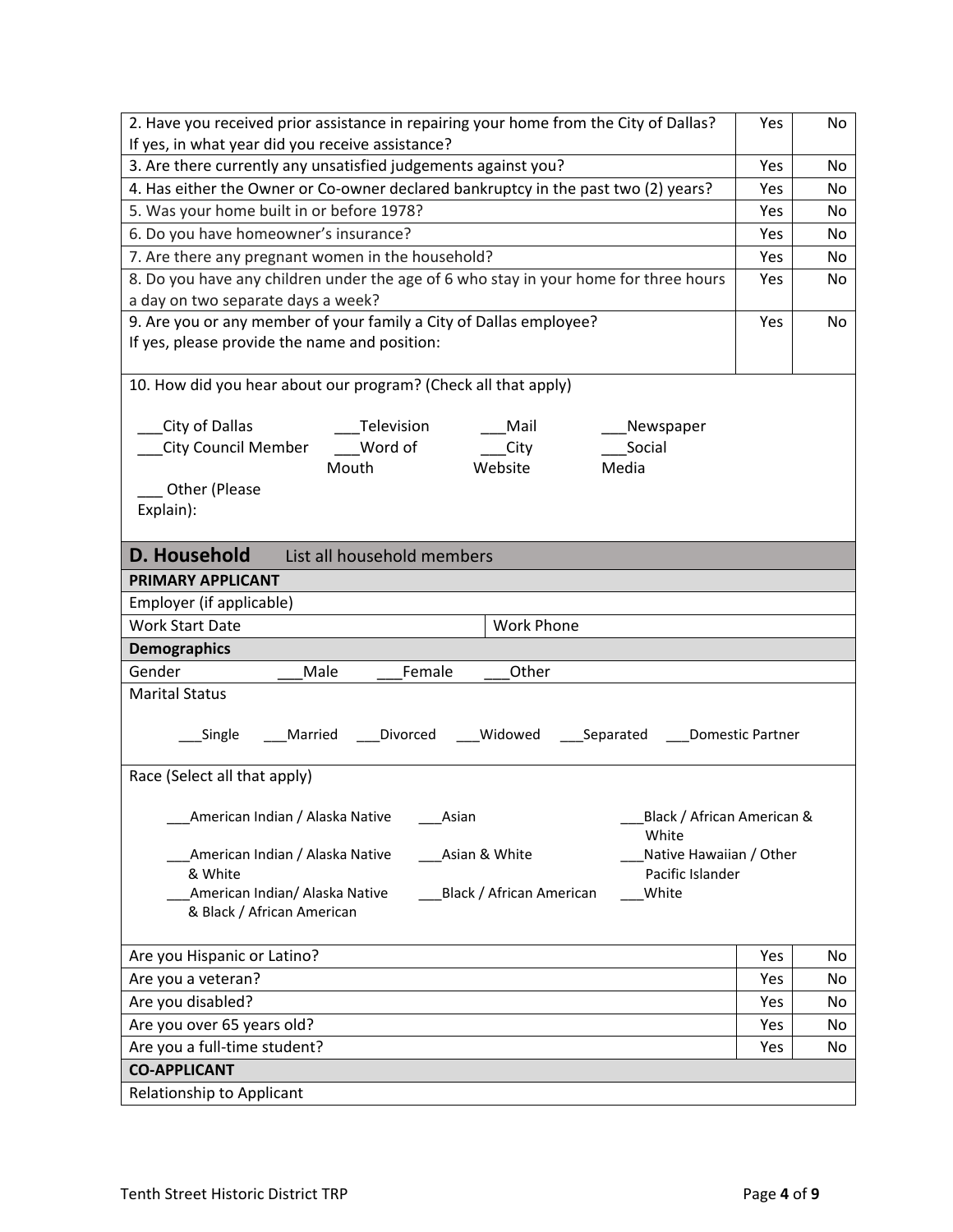| Employer (if applicable)                                                             |                  |          |  |  |
|--------------------------------------------------------------------------------------|------------------|----------|--|--|
| <b>Work Phone</b><br><b>Work Start Date</b>                                          |                  |          |  |  |
| <b>Demographics</b>                                                                  |                  |          |  |  |
| Gender<br>Male<br>Female<br>Other                                                    |                  |          |  |  |
| <b>Marital Status</b>                                                                |                  |          |  |  |
|                                                                                      |                  |          |  |  |
| Widowed<br>_Single<br>Married<br>Divorced<br>____ Separated _____ Domestic Partner   |                  |          |  |  |
| Race (Select all that apply)                                                         |                  |          |  |  |
| American Indian / Alaska Native<br>Black / African American &<br>Asian               |                  |          |  |  |
| White<br>American Indian / Alaska Native<br>Native Hawaiian / Other<br>Asian & White |                  |          |  |  |
| & White<br>Pacific Islander                                                          |                  |          |  |  |
| American Indian/ Alaska Native<br>White<br>___Black / African American               |                  |          |  |  |
| & Black / African American                                                           |                  |          |  |  |
|                                                                                      |                  |          |  |  |
| Are you Hispanic or Latino?                                                          | Yes              | No       |  |  |
| Are you a veteran?                                                                   | Yes              | No       |  |  |
| Are you disabled?                                                                    | Yes              | No       |  |  |
| Are you over 65 years old?                                                           | Yes              | No.      |  |  |
| Are you a full-time student?                                                         | Yes              | No       |  |  |
| <b>ADDITIONAL HOUSEHOLD MEMBER 1</b>                                                 |                  |          |  |  |
| Name<br>Relationship to Applicant                                                    |                  |          |  |  |
| Employer (if applicable)                                                             |                  |          |  |  |
| <b>Work Start Date</b><br><b>Work Phone</b>                                          |                  |          |  |  |
| <b>Demographics</b>                                                                  |                  |          |  |  |
| Female<br>Gender<br>Male<br>Other                                                    |                  |          |  |  |
| <b>Marital Status</b>                                                                |                  |          |  |  |
|                                                                                      |                  |          |  |  |
| Divorced<br>Widowed<br>_Separated ____<br>Single<br>Married                          | Domestic Partner |          |  |  |
|                                                                                      |                  |          |  |  |
| Race (Select all that apply)                                                         |                  |          |  |  |
| American Indian / Alaska Native<br>Asian<br>Black / African American &               |                  |          |  |  |
| White                                                                                |                  |          |  |  |
| American Indian / Alaska Native<br>Asian & White<br>Native Hawaiian / Other          |                  |          |  |  |
| & White<br>Pacific Islander                                                          |                  |          |  |  |
| American Indian/ Alaska Native<br>Black / African American<br>White                  |                  |          |  |  |
| & Black / African American                                                           |                  |          |  |  |
| Are you Hispanic or Latino?                                                          | Yes              | No       |  |  |
|                                                                                      |                  |          |  |  |
| Are you a veteran?                                                                   | Yes              | No       |  |  |
| Are you disabled?<br>Are you over 65 years old?                                      | Yes<br>Yes       | No<br>No |  |  |
| Are you a full-time student?                                                         | Yes              | No       |  |  |
|                                                                                      |                  |          |  |  |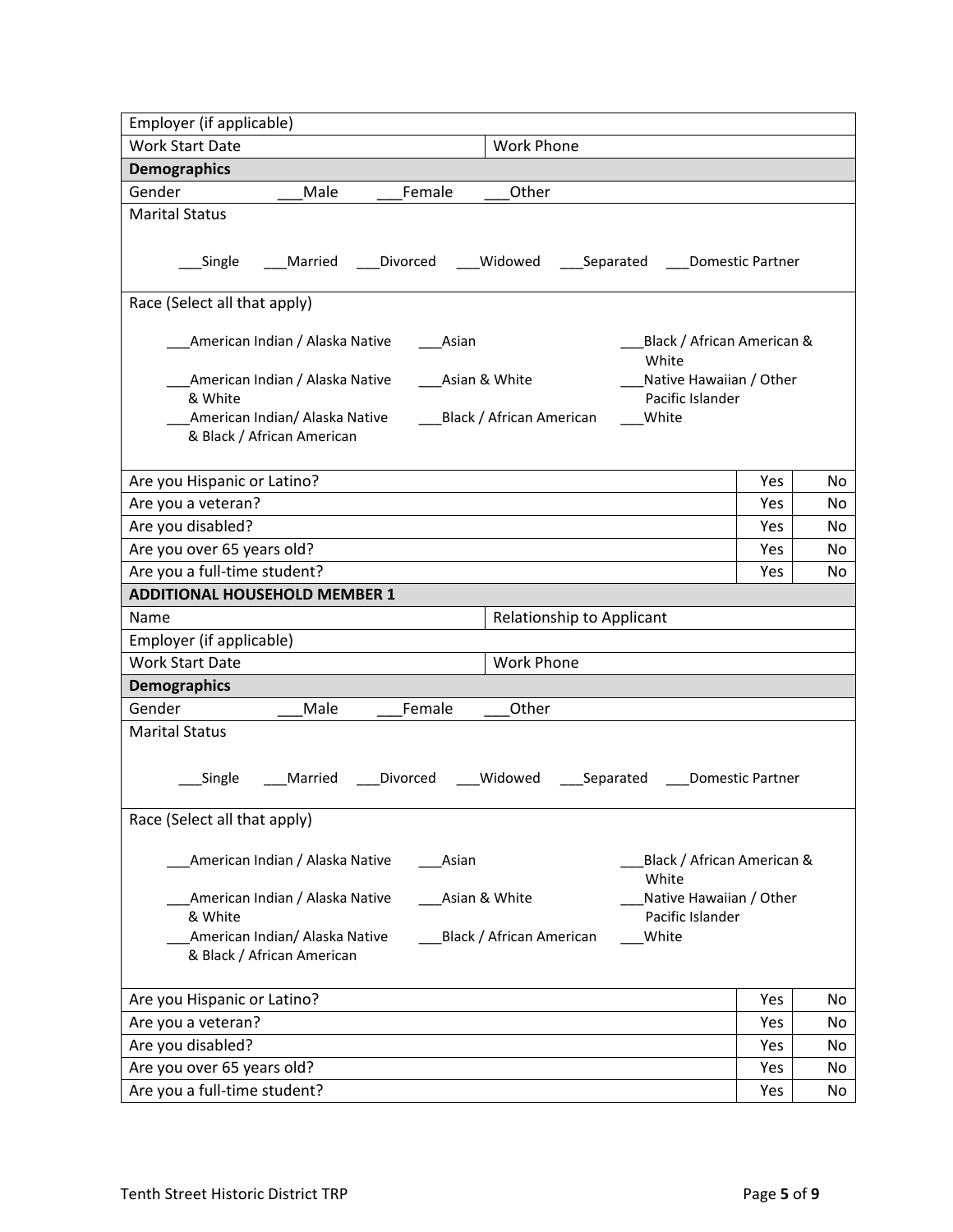|                                                                                                                                                                                                                                                                                                    | ADDITIONAL HOUSEHOLD MEMBER 2 If you have additional household members, please add |  |                         |    |
|----------------------------------------------------------------------------------------------------------------------------------------------------------------------------------------------------------------------------------------------------------------------------------------------------|------------------------------------------------------------------------------------|--|-------------------------|----|
| additional sheets.                                                                                                                                                                                                                                                                                 |                                                                                    |  |                         |    |
| Name                                                                                                                                                                                                                                                                                               | Relationship to Applicant                                                          |  |                         |    |
| Employer (if applicable)                                                                                                                                                                                                                                                                           |                                                                                    |  |                         |    |
| <b>Work Start Date</b>                                                                                                                                                                                                                                                                             | <b>Work Phone</b>                                                                  |  |                         |    |
| <b>Demographics</b>                                                                                                                                                                                                                                                                                |                                                                                    |  |                         |    |
| Gender                                                                                                                                                                                                                                                                                             | Male<br>Female<br>Other                                                            |  |                         |    |
| <b>Marital Status</b>                                                                                                                                                                                                                                                                              |                                                                                    |  |                         |    |
| Single                                                                                                                                                                                                                                                                                             | Married<br>Divorced<br>Widowed<br>Separated                                        |  | <b>Domestic Partner</b> |    |
| Race (Select all that apply)                                                                                                                                                                                                                                                                       |                                                                                    |  |                         |    |
| American Indian / Alaska Native<br>Black / African American &<br>Asian<br>White<br>Native Hawaiian / Other<br>American Indian / Alaska Native<br>Asian & White<br>Pacific Islander<br>& White<br>American Indian/ Alaska Native<br>Black / African American<br>White<br>& Black / African American |                                                                                    |  |                         |    |
| Are you Hispanic or Latino?                                                                                                                                                                                                                                                                        |                                                                                    |  | Yes                     | No |
| Are you a veteran?                                                                                                                                                                                                                                                                                 |                                                                                    |  |                         | No |
| Are you disabled?                                                                                                                                                                                                                                                                                  |                                                                                    |  |                         | No |
| Are you over 65 years old?                                                                                                                                                                                                                                                                         |                                                                                    |  | Yes                     | No |
| Are you a full-time student?                                                                                                                                                                                                                                                                       |                                                                                    |  | Yes                     | No |
| <b>E. Asset Verification</b>                                                                                                                                                                                                                                                                       | Fill out for all household members with income                                     |  |                         |    |
| PRIMARY APPLICANT                                                                                                                                                                                                                                                                                  |                                                                                    |  |                         |    |
| <b>Type of Asset</b>                                                                                                                                                                                                                                                                               | <b>Bank or Financial Institution</b>                                               |  | <b>Current Value</b>    |    |
| <b>Bonds</b>                                                                                                                                                                                                                                                                                       |                                                                                    |  |                         |    |
| <b>Certificate of Deposit</b>                                                                                                                                                                                                                                                                      |                                                                                    |  |                         |    |
| (CD)                                                                                                                                                                                                                                                                                               |                                                                                    |  |                         |    |
| Checking Account(s)                                                                                                                                                                                                                                                                                |                                                                                    |  |                         |    |
| Life Insurance                                                                                                                                                                                                                                                                                     |                                                                                    |  |                         |    |
| Other                                                                                                                                                                                                                                                                                              |                                                                                    |  |                         |    |
| <b>Real Estate</b>                                                                                                                                                                                                                                                                                 |                                                                                    |  |                         |    |
| Savings Account(s)                                                                                                                                                                                                                                                                                 |                                                                                    |  |                         |    |
| <b>Stocks</b>                                                                                                                                                                                                                                                                                      |                                                                                    |  |                         |    |
| <b>CO-APPLICANT</b>                                                                                                                                                                                                                                                                                |                                                                                    |  |                         |    |
| <b>Type of Asset</b>                                                                                                                                                                                                                                                                               | <b>Bank or Financial Institution</b>                                               |  | <b>Current Value</b>    |    |
| <b>Bonds</b>                                                                                                                                                                                                                                                                                       |                                                                                    |  |                         |    |
| <b>Certificate of Deposit</b><br>(CD)                                                                                                                                                                                                                                                              |                                                                                    |  |                         |    |
| Checking Account(s)                                                                                                                                                                                                                                                                                |                                                                                    |  |                         |    |
| Life Insurance                                                                                                                                                                                                                                                                                     |                                                                                    |  |                         |    |
| Other                                                                                                                                                                                                                                                                                              |                                                                                    |  |                         |    |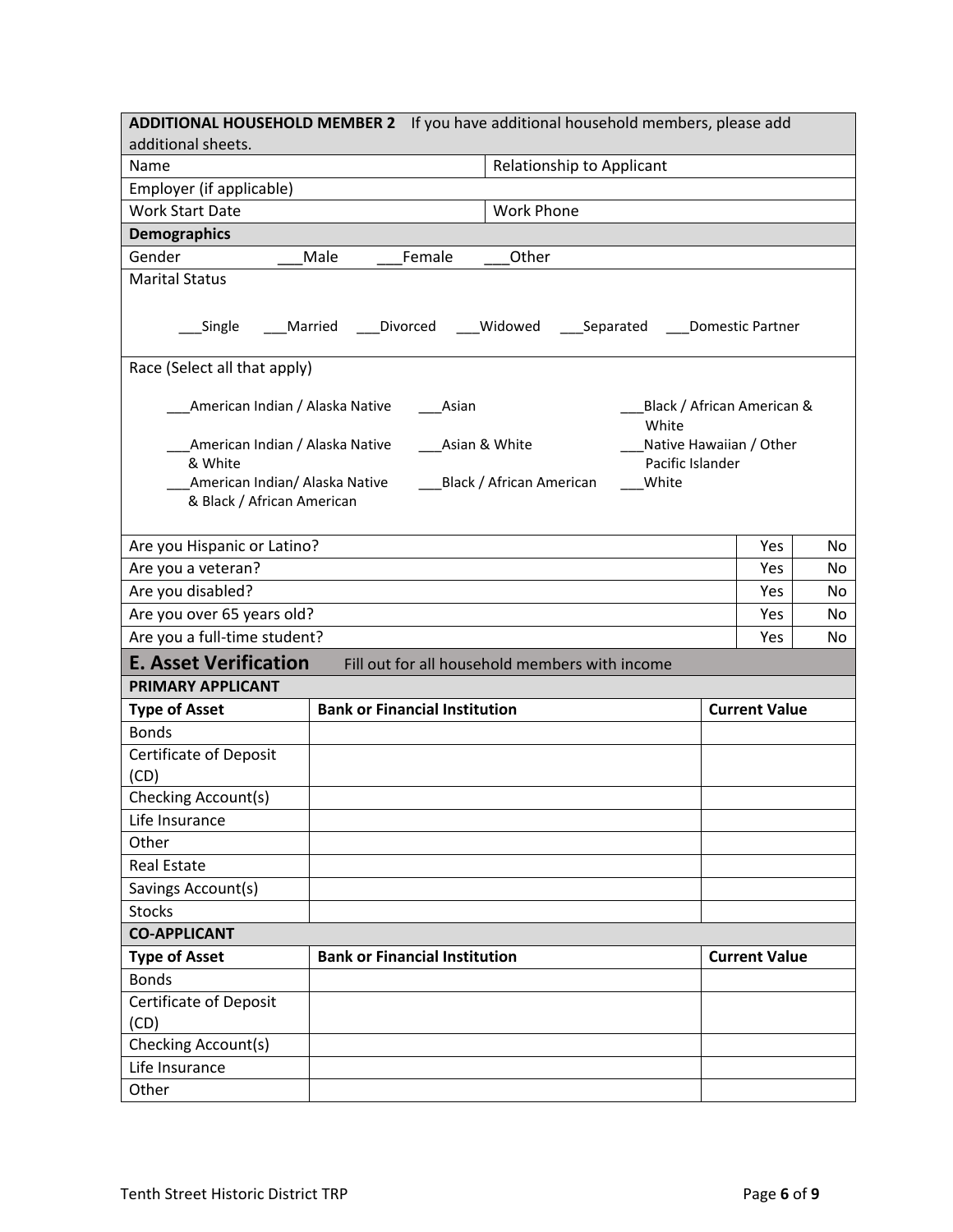| <b>Real Estate</b>                                               |                                      |                                                                                            |                     |                      |
|------------------------------------------------------------------|--------------------------------------|--------------------------------------------------------------------------------------------|---------------------|----------------------|
| Savings Account(s)                                               |                                      |                                                                                            |                     |                      |
| <b>Stocks</b>                                                    |                                      |                                                                                            |                     |                      |
| <b>ADDITIONAL HOUSEHOLD MEMBER 1</b>                             |                                      |                                                                                            |                     |                      |
| <b>Type of Asset</b>                                             | <b>Bank or Financial Institution</b> |                                                                                            |                     | <b>Current Value</b> |
| <b>Bonds</b>                                                     |                                      |                                                                                            |                     |                      |
| <b>Certificate of Deposit</b>                                    |                                      |                                                                                            |                     |                      |
| (CD)                                                             |                                      |                                                                                            |                     |                      |
| Checking Account(s)                                              |                                      |                                                                                            |                     |                      |
| Life Insurance                                                   |                                      |                                                                                            |                     |                      |
| Other                                                            |                                      |                                                                                            |                     |                      |
| <b>Real Estate</b>                                               |                                      |                                                                                            |                     |                      |
| Savings Account(s)                                               |                                      |                                                                                            |                     |                      |
| <b>Stocks</b>                                                    |                                      |                                                                                            |                     |                      |
| <b>ADDITIONAL HOUSEHOLD MEMBER 2</b>                             |                                      |                                                                                            |                     |                      |
| <b>Type of Asset</b>                                             | <b>Bank or Financial Institution</b> |                                                                                            |                     | <b>Current Value</b> |
| <b>Bonds</b>                                                     |                                      |                                                                                            |                     |                      |
| <b>Certificate of Deposit</b>                                    |                                      |                                                                                            |                     |                      |
| (CD)                                                             |                                      |                                                                                            |                     |                      |
| Checking Account(s)                                              |                                      |                                                                                            |                     |                      |
| Life Insurance                                                   |                                      |                                                                                            |                     |                      |
| Other                                                            |                                      |                                                                                            |                     |                      |
| <b>Real Estate</b>                                               |                                      |                                                                                            |                     |                      |
| Savings Account(s)                                               |                                      |                                                                                            |                     |                      |
| <b>Stocks</b>                                                    |                                      |                                                                                            |                     |                      |
| <b>F. Income Source</b>                                          |                                      | Provide monthly calculation for each source. Submit copies of statements with application. |                     |                      |
| <b>Source</b>                                                    | <b>PRIMARY</b>                       | <b>CO-APPLICANT</b>                                                                        | <b>ADDITIONAL 1</b> | <b>ADDITIONAL 2</b>  |
| <b>Unemployment Compensation</b>                                 |                                      |                                                                                            |                     |                      |
|                                                                  |                                      |                                                                                            |                     |                      |
| Wages, salary, overtime,                                         |                                      |                                                                                            |                     |                      |
| commissions, fees, tips, bonuses<br>Net Income from business and |                                      |                                                                                            |                     |                      |
| self-employment                                                  |                                      |                                                                                            |                     |                      |
| Interest, dividends from personal                                |                                      |                                                                                            |                     |                      |
| property                                                         |                                      |                                                                                            |                     |                      |
| <b>Social Security</b>                                           |                                      |                                                                                            |                     |                      |
|                                                                  |                                      |                                                                                            |                     |                      |
| Retirement / Pension / Insurance                                 |                                      |                                                                                            |                     |                      |
| Policy / Annuities                                               |                                      |                                                                                            |                     |                      |
| <b>Disability or Death Benefits</b>                              |                                      |                                                                                            |                     |                      |
| Worker's Compensation &                                          |                                      |                                                                                            |                     |                      |
| Severance pay                                                    |                                      |                                                                                            |                     |                      |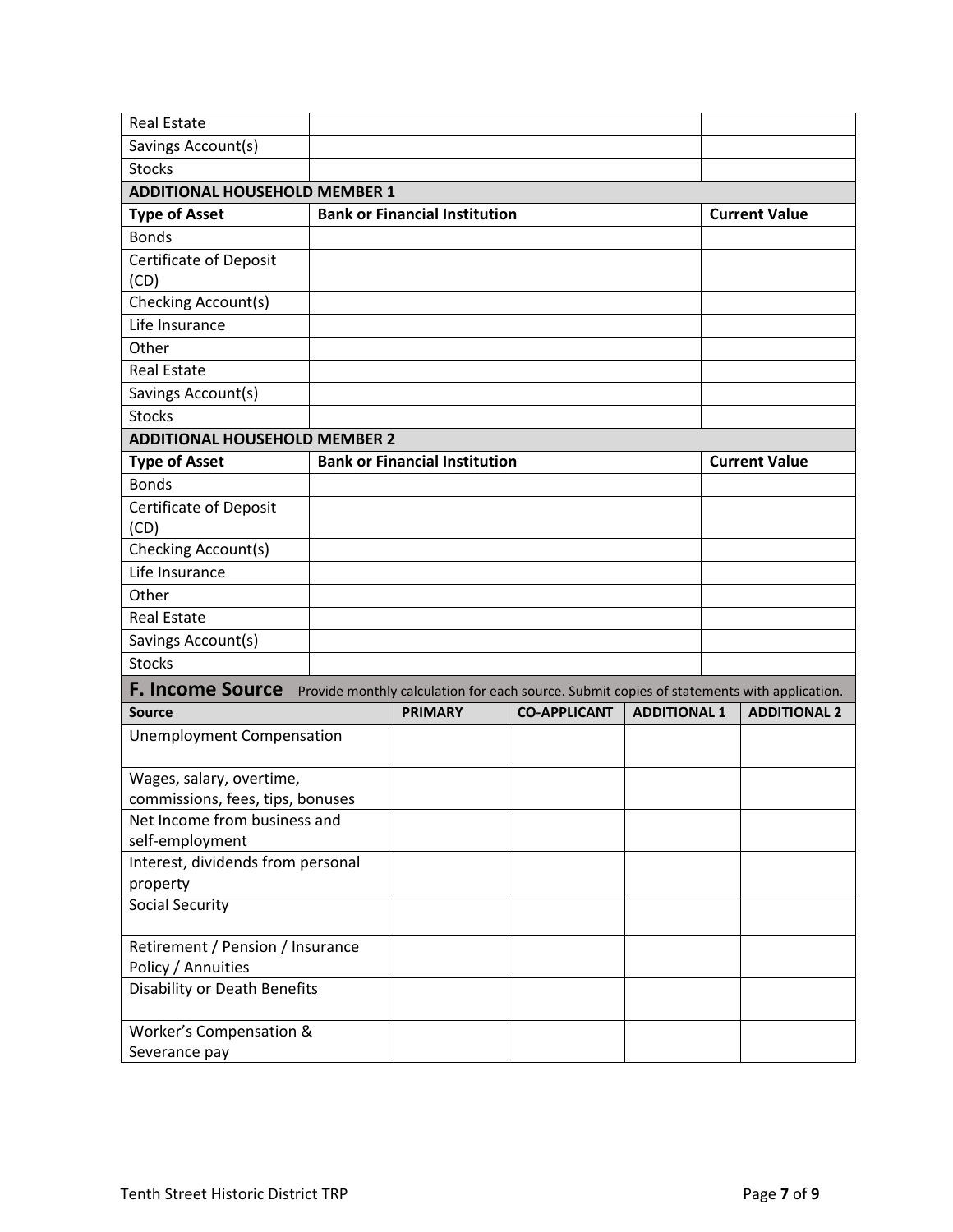| Regular pay, special pay, and                                                                                                           |            |  |                          |     |     |
|-----------------------------------------------------------------------------------------------------------------------------------------|------------|--|--------------------------|-----|-----|
| housing allowance for the Armed<br><b>Forces</b>                                                                                        |            |  |                          |     |     |
| <b>Adoption Assistance Payments</b>                                                                                                     |            |  |                          |     |     |
|                                                                                                                                         |            |  |                          |     |     |
| Alimony or Child Support                                                                                                                |            |  |                          |     |     |
|                                                                                                                                         |            |  |                          |     |     |
| Re-occurring Cash Gifts from private                                                                                                    |            |  |                          |     |     |
| / nonprofit / charity or                                                                                                                |            |  |                          |     |     |
| friends/family                                                                                                                          |            |  |                          |     |     |
| Other:                                                                                                                                  |            |  |                          |     |     |
|                                                                                                                                         |            |  |                          |     |     |
| <b>TOTAL</b>                                                                                                                            |            |  |                          |     |     |
|                                                                                                                                         |            |  |                          |     |     |
| <b>G. Mortgage</b> Provide the following information if you currently have a mortgage on your property.<br><b>FIRST MORTGAGE LENDER</b> |            |  |                          |     |     |
| 1. Is there a first mortgage on the property?                                                                                           |            |  |                          | Yes | No. |
| 2. Mortgage Lender Name                                                                                                                 |            |  |                          |     |     |
| 3. Mortgage Lender Address                                                                                                              |            |  |                          |     |     |
| 4. Monthly Mortgage Payments                                                                                                            |            |  | 5. Next Payment Due Date |     |     |
| 6. Are there escrow taxes/insurance?                                                                                                    |            |  |                          | Yes | No. |
| <b>SECOND MORTGAGE LENDER</b>                                                                                                           |            |  |                          |     |     |
|                                                                                                                                         |            |  |                          | Yes | No  |
| 7. Is there a second mortgage on the property?                                                                                          |            |  |                          |     |     |
| 8. Mortgage Lender Name                                                                                                                 |            |  |                          |     |     |
| 9. Mortgage Lender Address                                                                                                              |            |  |                          |     |     |
| 10. Monthly Mortgage Payments<br>11. Next Payment Due Date                                                                              |            |  |                          |     |     |
| 12. Are there escrow taxes/insurance?                                                                                                   |            |  |                          | Yes | No  |
| <b>H. Repairs</b>                                                                                                                       |            |  |                          |     |     |
| 1. Category of Repairs Requested (select all that apply)                                                                                |            |  |                          |     |     |
| Code Violation                                                                                                                          | Foundation |  | Insulation               |     |     |
|                                                                                                                                         |            |  |                          |     |     |
| Doors or Windows _____Garage Doors<br>Internal Walls                                                                                    |            |  |                          |     |     |
| Electric<br>Gas Lines<br>Pest Control                                                                                                   |            |  |                          |     |     |
| <b>Handicap Accessibility</b><br><b>External Walls</b><br>Plumbing<br>Roof<br>Floors<br><b>HVAC</b>                                     |            |  |                          |     |     |
| Other (Please                                                                                                                           |            |  |                          |     |     |
| explain):                                                                                                                               |            |  |                          |     |     |
| 2. Please describe the repairs needed:                                                                                                  |            |  |                          |     |     |
|                                                                                                                                         |            |  |                          |     |     |
|                                                                                                                                         |            |  |                          |     |     |
|                                                                                                                                         |            |  |                          |     |     |
|                                                                                                                                         |            |  |                          |     |     |
|                                                                                                                                         |            |  |                          |     |     |
|                                                                                                                                         |            |  |                          |     |     |
|                                                                                                                                         |            |  |                          |     |     |